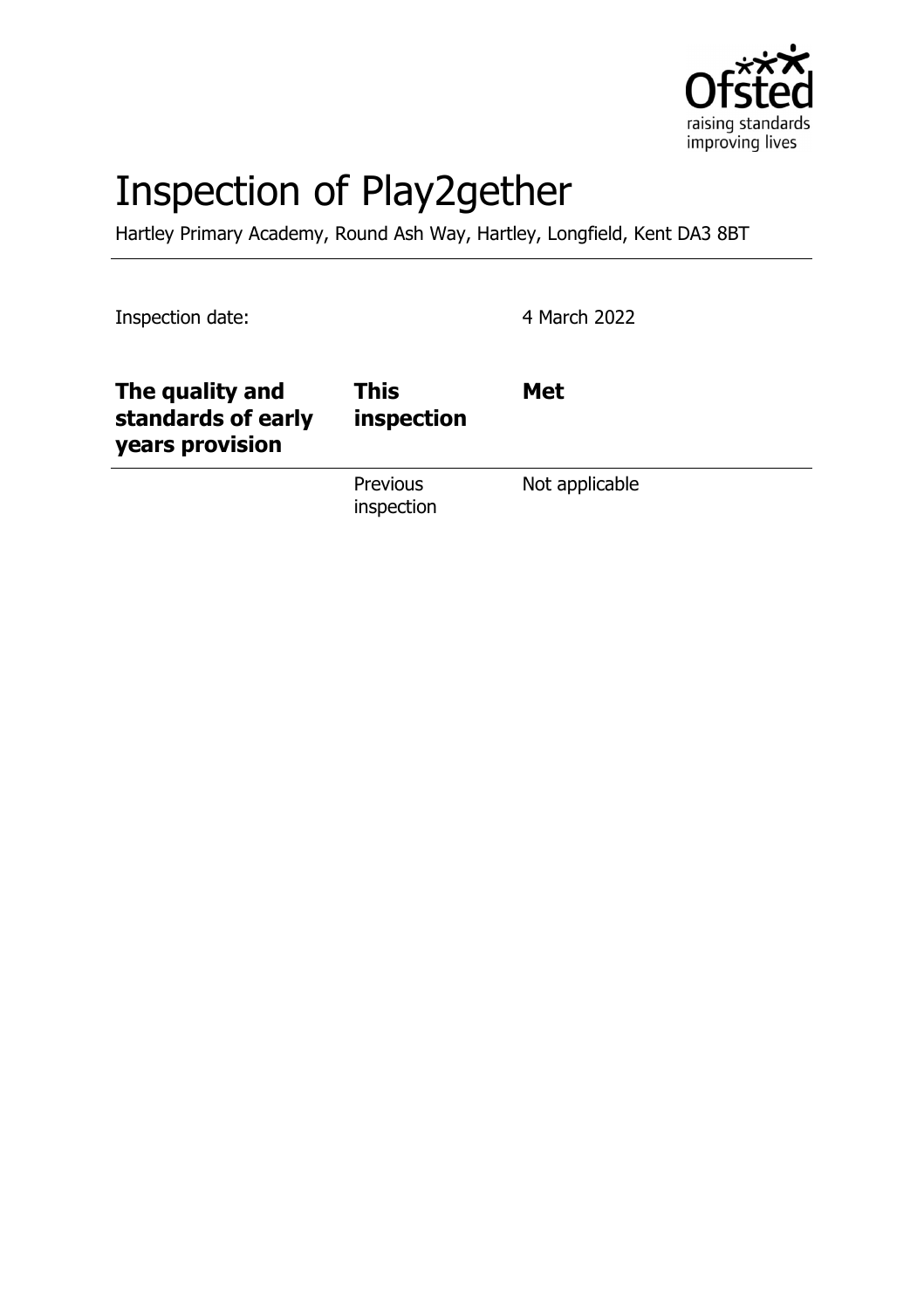

# **What is it like to attend this early years setting?**

#### **This provision meets requirements**

Children are eager to arrive at the club and they are confident, happy and settled. Children excitedly join in with the challenging and motivating play experiences that staff carefully plan for them. For example, they use a wide range of materials to create their own unique outfits as they become 'fashion designers'. Children work together to make a large boat. They go on to explore whether their structures will float. Children have a positive attitude towards their play and are confident to communicate their ideas and try them out. For instance, they suggest making smaller boats to have boat races.

Children recap the club rules daily and add to them if they wish too. Therefore, they are polite and behave well. Children take pride in their achievements and are eager to be awarded with a 'praise prize'. These prizes are awarded to children to recognise their positive contributions to the club. This includes being kind and thoughtful. Children have a secure understanding about the importance of healthy lifestyles. For example, they enjoy dentist role play and talk about how to keep their teeth clean and gums healthy. Children enjoy a wide variety of physical play opportunities. Children follow rules and instructions and enjoy team games, such as chess, football and air hockey.

#### **What does the early years setting do well and what does it need to do better?**

- $\blacksquare$  All staff establish secure and trusting relationships with children. They get to know their individual personalities well, including their likes and dislikes. This helps staff plan play experiences that they know will motivate children to join in. Children confidently take ownership of the club and have positive levels of selfesteem and well-being. They thoroughly enjoy the company of staff. For example, children are excited to challenge them to a game of table tennis.
- Parents speak highly of the manager, staff and club. All staff build and maintain positive relationships with parents and keep them fully involved and informed. For example, they send photos to parents sharing any moments that children are proud of achieving. Staff communicate with parents at the end of each day about what their children have enjoyed doing, this includes at the club and at school. For instance, they pass on any information shared from teachers.
- $\blacksquare$  The manager and staff effectively evaluate their practice together as a team. At the end of each day, they discuss how well they feel children enjoyed their experiences at the club. Staff ask children what they think could be done better and talk about what they can do next time. They use the findings to support their future practice and activity plans. Staff encourage children to write down their ideas and suggestions on the plans about what they would like to do. This helps children feel valued and listened too.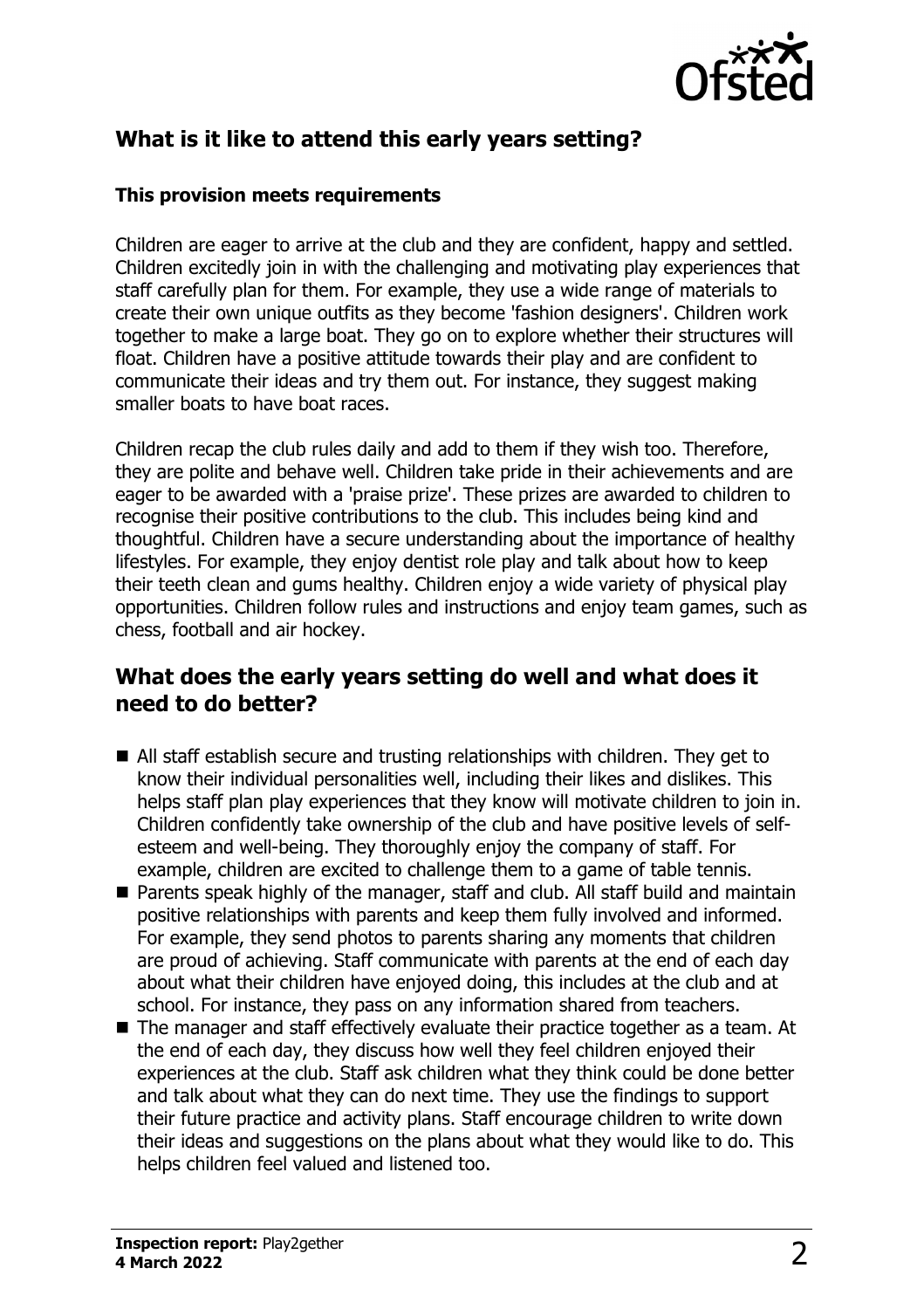

- $\blacksquare$  The manager closely monitors the quality of care and play opportunities staff provide children. She regularly observes staff as they interact with them. In addition to this, staff observe each other as they interact and play with children. They provide each other with helpful feedback to support their future performance. The manager and staff are dedicated to continue to enhance their practice. For example, they discuss that they wish to build on children's daily opportunities to manage their feelings, thoughts and emotions even further.
- $\blacksquare$  All staff, including the manager, established positive partnerships with the teachers at the school that children attend. Staff successfully provide children with a positive and consistent link between the school and club. They provide similar activities and experiences to those they enjoy at school, such as learning about planets and outer space.
- All staff attend regular and beneficial training. For instance, they have recently learned about how to effectively engage boys in play. Staff used the knowledge they gained from this training to implement positive changes to the club. As a result, boys now challenge stereotypes with confidence.
- Staff support children to develop high levels of knowledge and understanding of other peoples' similarities and differences outside of their own communities and experiences. This includes, religious beliefs, traditions and festivals celebrated from around the world. For instance, children enjoy making a traditional Indian smoothie as they learn about Diwali.

# **Safeguarding**

The arrangements for safeguarding are effective.

All staff, including the manager, have a secure and confident knowledge and understanding of the safeguarding and child protection policies. They know who to contact to seek advice and how to raise and follow up any potential concerns. All staff keep their safeguarding knowledge up to date. For example, they attend regular training. Staff discuss safeguarding in regular team meetings. They complete thorough risk assessments to help keep everyone at the club safe. This includes minimising the risk of COVID-19. For example, there are thorough hygiene procedures in place. Children learn how to keep themselves and others safe. For instance, they are confident to highlight any potential risks, such as slip or trip hazards.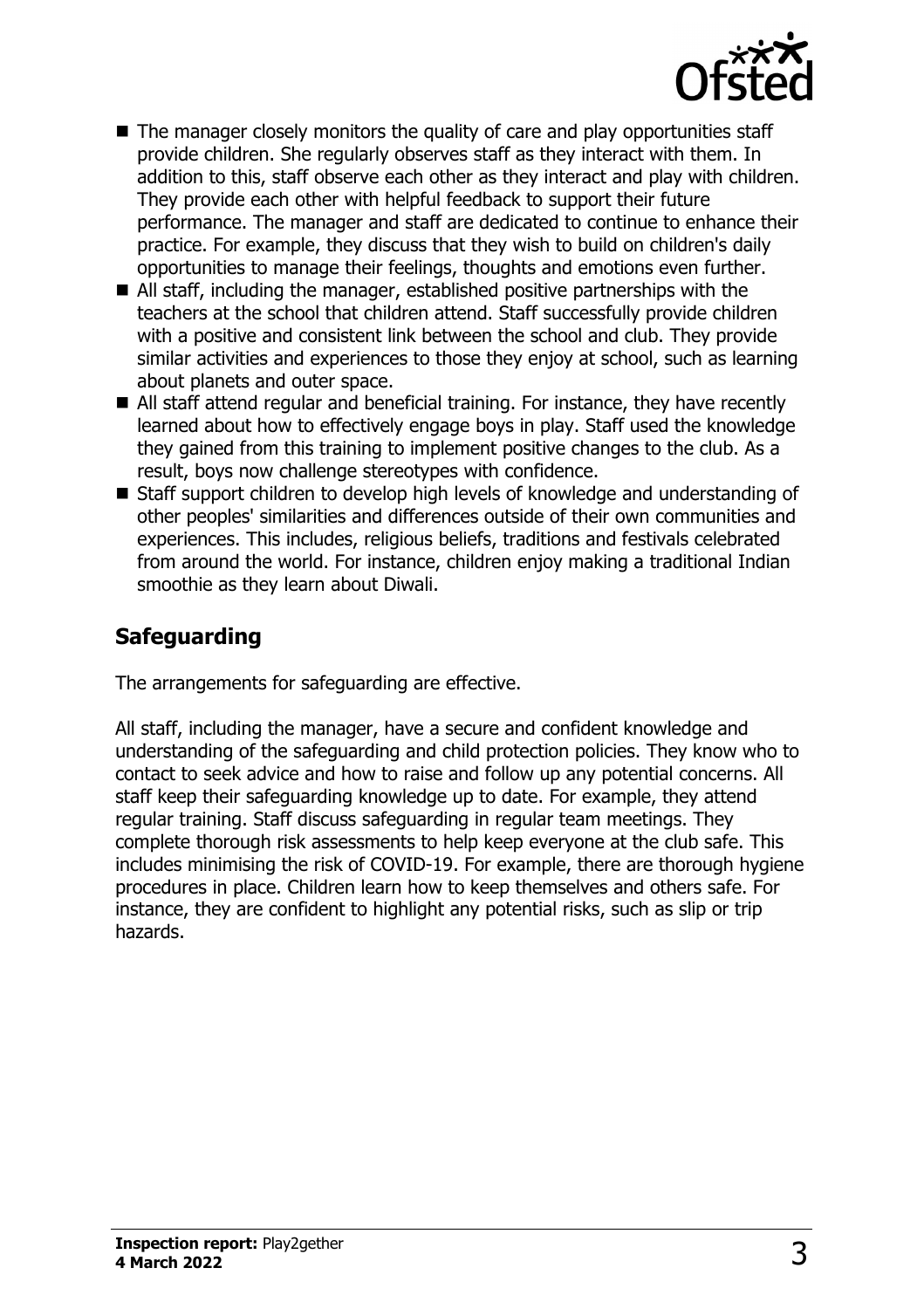

| <b>Setting details</b>                              |                                                                                      |
|-----------------------------------------------------|--------------------------------------------------------------------------------------|
| Unique reference number                             | 2509319                                                                              |
| <b>Local authority</b>                              | Kent                                                                                 |
| <b>Inspection number</b>                            | 10214972                                                                             |
| <b>Type of provision</b>                            | Childcare on non-domestic premises                                                   |
| <b>Registers</b>                                    | Early Years Register, Compulsory Childcare<br>Register, Voluntary Childcare Register |
| Day care type                                       | Out-of-school day care                                                               |
| Age range of children at time of<br>inspection      | 4 to 11                                                                              |
| <b>Total number of places</b>                       | 60                                                                                   |
| Number of children on roll                          | 68                                                                                   |
| Name of registered person                           | Play2gether Limited                                                                  |
| <b>Registered person unique</b><br>reference number | 2509318                                                                              |
| <b>Telephone number</b>                             | 07772428404                                                                          |
| Date of previous inspection                         | Not applicable                                                                       |

## **Information about this early years setting**

Play2gether registered in 2019. It is an out-of-school provision located in the grounds of Hartley Primary Academy, Longfield in Kent. The setting is open Monday to Thursday from 3.15pm to 6pm and Friday from 3.15pm until 5.30pm, term time only. The setting employs six members of staff. One of whom holds a relevant level 3 play work qualification.

## **Information about this inspection**

#### **Inspector**

Kelly Hawkins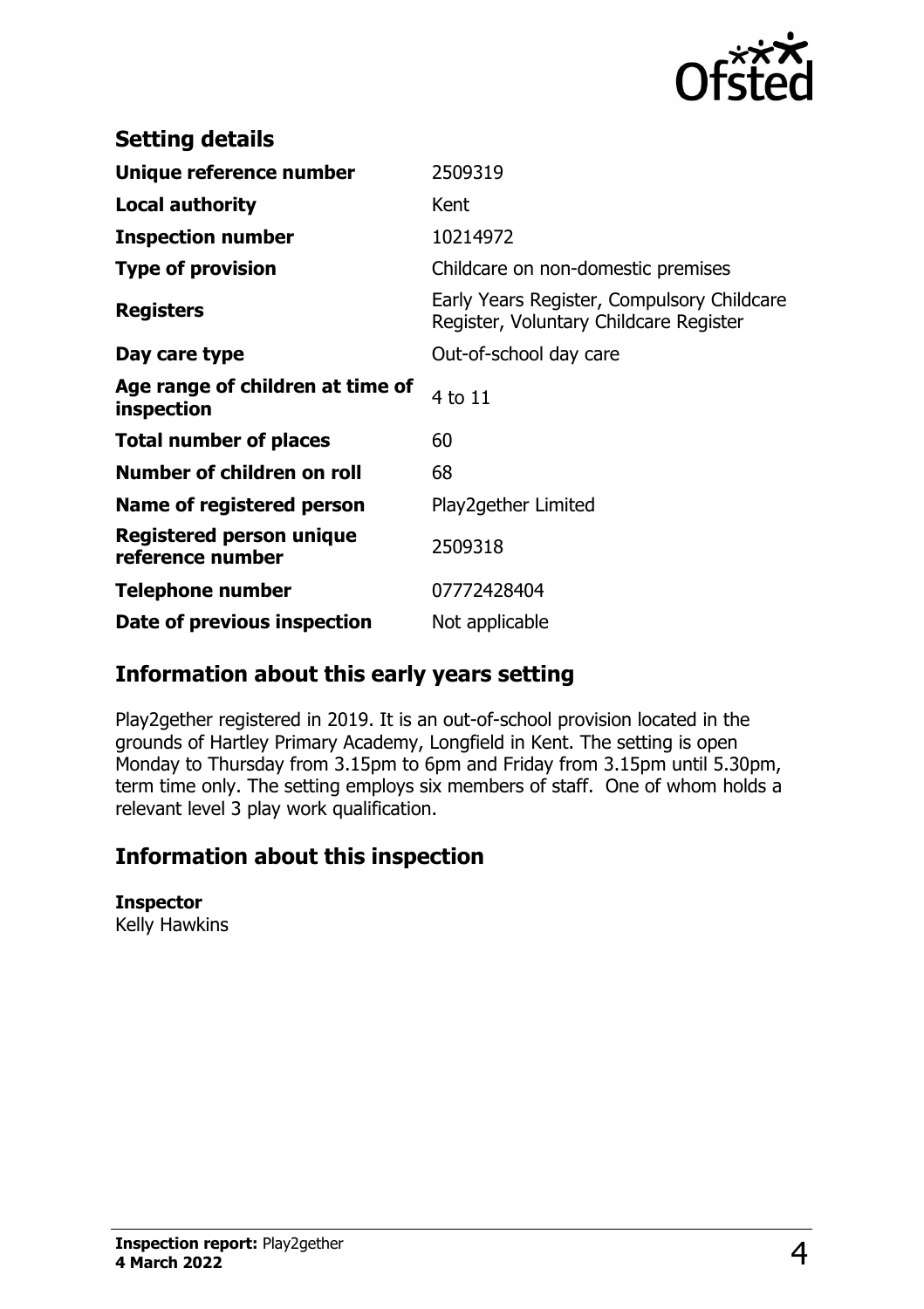

#### **Inspection activities**

- $\blacksquare$  This was the first routine inspection the provider received since the COVID-19 pandemic began. The inspector discussed the impact of the pandemic with the provider and has taken that into account in their evaluation of the provider.
- $\blacksquare$  The inspector carried out a learning walk with the manager. The inspector assessed the impact of the quality of staff interactions and the play opportunities they provide children.
- $\blacksquare$  The inspector viewed the indoor and outdoor environments.
- Written documentation was reviewed. This included safeguarding and child protection policies and procedures.
- $\blacksquare$  At convenient times during the inspection the inspector spoke to the manager, staff, children and parents and considered their views.

We carried out this inspection under sections 49 and 50 of the Childcare Act 2006 on the quality and standards of provision that is registered on the Early Years Register. The registered person must ensure that this provision complies with the statutory framework for children's learning, development and care, known as the early years foundation stage.

If you are not happy with the inspection or the report, you can [complain to Ofsted](http://www.gov.uk/complain-ofsted-report).